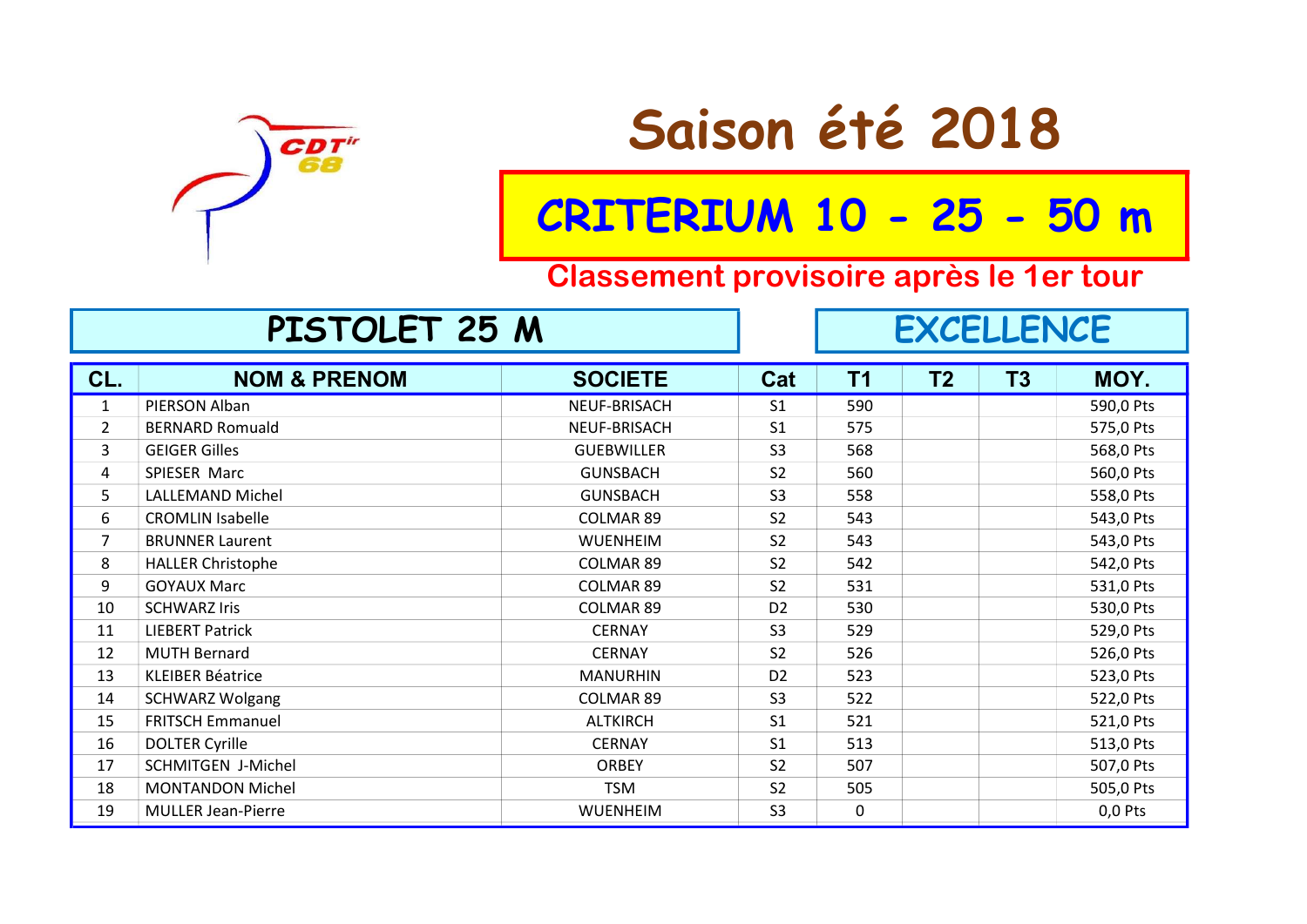|                | PISTOLET 25 M                    |                   |                | <b>HONNEUR</b> |    |    |           |
|----------------|----------------------------------|-------------------|----------------|----------------|----|----|-----------|
| CL.            | <b>NOM &amp; PRENOM</b>          | <b>SOCIETE</b>    | Cat            | <b>T1</b>      | Τ2 | T3 | MOY.      |
| $\mathbf{1}$   | <b>TAGLANG Philippe</b>          | <b>COLMAR 89</b>  | S <sub>1</sub> | 534            |    |    | 534,0 Pts |
| $\overline{2}$ | <b>FROELICHER Didier</b>         | <b>TSM</b>        | S <sub>2</sub> | 528            |    |    | 528,0 Pts |
| 3              | <b>TAGLANG Stéphanie</b>         | <b>COLMAR 89</b>  | D <sub>1</sub> | 528            |    |    | 528,0 Pts |
| 4              | <b>GRUNENWALD Didier</b>         | <b>ODEREN</b>     | S <sub>3</sub> | 526            |    |    | 526,0 Pts |
| 5              | <b>GIRARD Benjamin</b>           | <b>ODEREN</b>     | S <sub>1</sub> | 520            |    |    | 520,0 Pts |
| 6              | SPRAUEL Sébastien                | NEUF-BRISACH      | S <sub>2</sub> | 518            |    |    | 518,0 Pts |
| 7              | <b>KOCH Raymond</b>              | Richwiller        | S <sub>3</sub> | 515            |    |    | 515,0 Pts |
| 8              | <b>CLO Bertrand</b>              | <b>ORBEY</b>      | S <sub>2</sub> | 513            |    |    | 513,0 Pts |
| 9              | <b>MAHLER Georges</b>            | <b>TSM</b>        | S <sub>3</sub> | 513            |    |    | 513,0 Pts |
| 10             | <b>FADDA Jacques</b>             | <b>WITTENHEIM</b> | S <sub>3</sub> | 510            |    |    | 510,0 Pts |
| 11             | <b>FRITSCH Laurent</b>           | Richwiller        | S <sub>2</sub> | 502            |    |    | 502,0 Pts |
| 12             | <b>MEYER Eric</b>                | <b>ODEREN</b>     | S <sub>2</sub> | 501            |    |    | 501,0 Pts |
| 13             | MAZUC Didier                     | <b>ALTKIRCH</b>   | S <sub>1</sub> | 500            |    |    | 500,0 Pts |
| 14             | <b>GARCIA FERNANDEZ Emmanuel</b> | <b>TSM</b>        | S <sub>1</sub> | 429            |    |    | 429,0 Pts |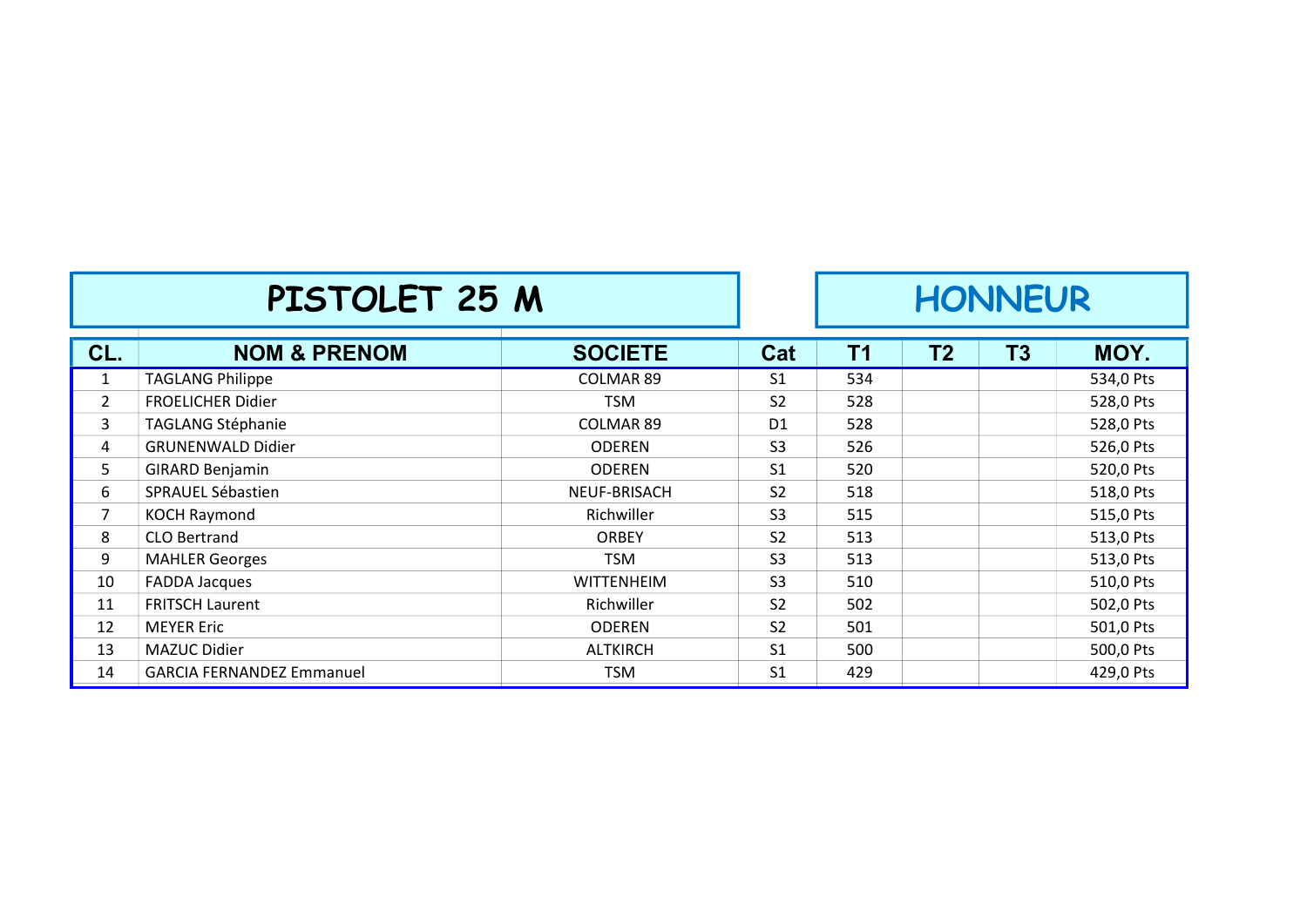### PISTOLET 25 M PROMOTION

| CL.            | <b>NOM &amp; PRENOM</b>      | <b>SOCIETE</b>    | Cat            | T1          | T <sub>2</sub> | <b>T3</b> | MOY.      |
|----------------|------------------------------|-------------------|----------------|-------------|----------------|-----------|-----------|
| $\mathbf{1}$   | <b>WEBER Real</b>            | <b>COLMAR 89</b>  | S <sub>3</sub> | 510         |                |           | 510,0 Pts |
| $\overline{2}$ | SIMONETTI Serge              | <b>WITTENHEIM</b> | S <sub>2</sub> | 503         |                |           | 503,0 Pts |
| 3              | <b>IACOBACCI Carmine</b>     | <b>WUENHEIM</b>   | S <sub>3</sub> | 502         |                |           | 502,0 Pts |
| 4              | SONDAG Grégoire              | NEUF-BRISACH      | S <sub>2</sub> | 501         |                |           | 501,0 Pts |
| 5              | <b>BRAVO Marco</b>           | SAUSHEIM          | S <sub>2</sub> | 500         |                |           | 500,0 Pts |
| 6              | PUSCHMANN Jean-Louis         | COLMAR 89         | S <sub>3</sub> | 500         |                |           | 500,0 Pts |
| $\overline{7}$ | <b>BLANC Laurence</b>        | Colmar Egalitaire | D <sub>2</sub> | 492         |                |           | 492,0 Pts |
| 8              | ERNY Jean-Christophe         | COLMAR 89         | S <sub>1</sub> | 489         |                |           | 489,0 Pts |
| 9              | <b>EYMANN Louis</b>          | COLMAR 89         | S <sub>3</sub> | 481         |                |           | 481,0 Pts |
| 10             | WITTMANN Mickaël             | <b>COLMAR 89</b>  | S <sub>1</sub> | 480         |                |           | 480,0 Pts |
| 11             | <b>MULLER Frédéric</b>       | <b>WUENHEIM</b>   | S <sub>1</sub> | 469         |                |           | 469,0 Pts |
| 12             | <b>HELL Roland</b>           | <b>TSM</b>        | S <sub>3</sub> | 465         |                |           | 465,0 Pts |
| 13             | <b>MEYER Maurice</b>         | SAUSHEIM          | S <sub>2</sub> | 455         |                |           | 455,0 Pts |
| 14             | <b>GOURGOUILLON Jean-Luc</b> | <b>ALTKIRCH</b>   | S <sub>2</sub> | 430         |                |           | 430,0 Pts |
| 15             | <b>DOTTER Gilbert</b>        | SAUSHEIM          | S <sub>2</sub> | 411         |                |           | 411,0 Pts |
| 16             | <b>FURLING René</b>          | <b>MANURHIN</b>   | S <sub>2</sub> | 365         |                |           | 365,0 Pts |
| 17             | <b>GROSS Laurent</b>         | <b>WUENHEIM</b>   | S <sub>2</sub> | 0           |                |           | $0,0$ Pts |
| 18             | MEYER Jean-luc               | Richwiller        | S <sub>3</sub> | $\mathbf 0$ |                |           | $0,0$ Pts |
| 19             | <b>SONNTAG Emmanuel</b>      | <b>WITTENHEIM</b> | S <sub>2</sub> | 0           |                |           | 0,0 Pts   |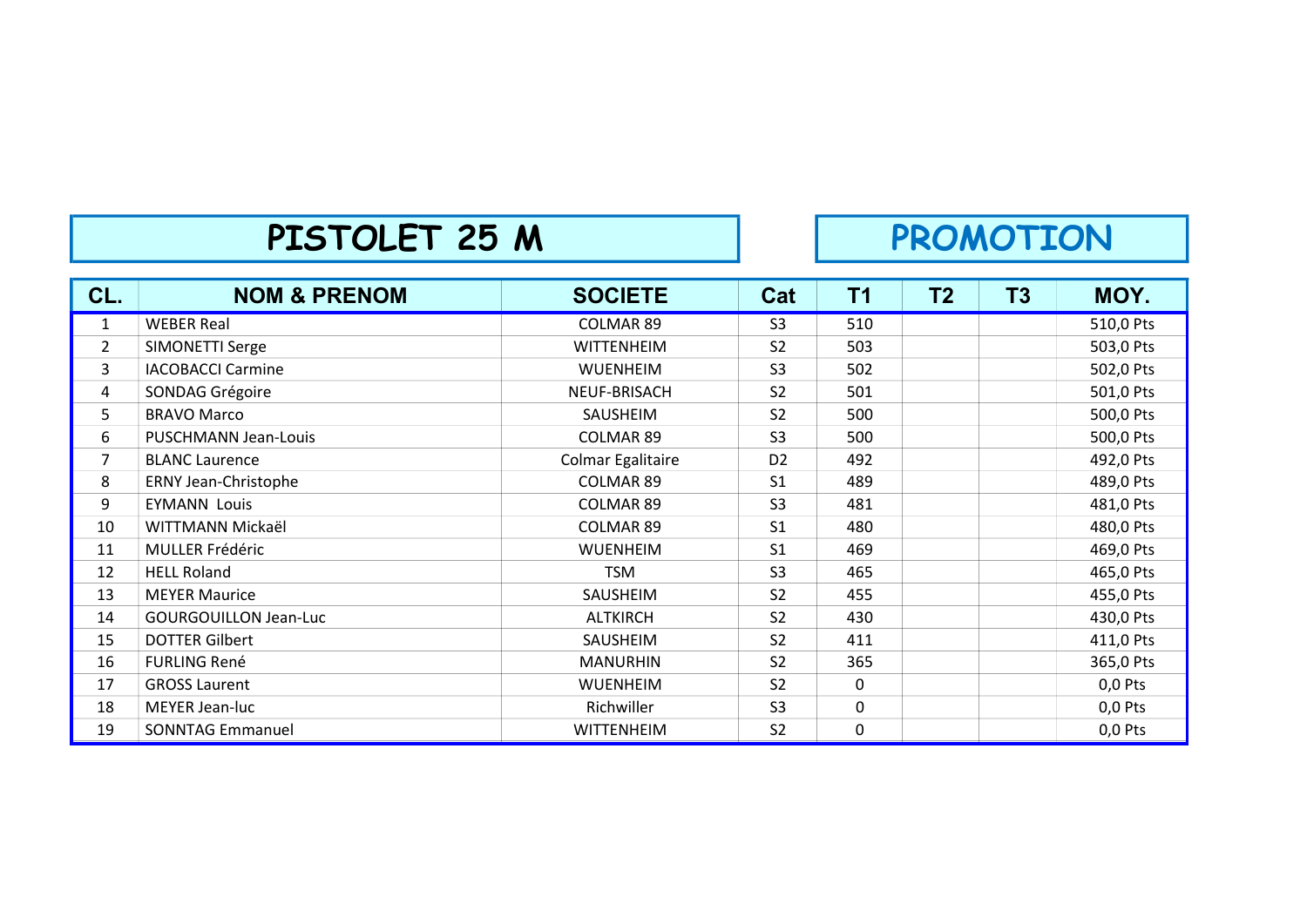#### PISTOLET 25 M DIVISION 1

| CL.            | <b>NOM &amp; PRENOM</b>    | <b>SOCIETE</b>      | Cat            | T <sub>1</sub> | T <sub>2</sub> | T3 | MOY.      |
|----------------|----------------------------|---------------------|----------------|----------------|----------------|----|-----------|
| 1              | <b>MARQUET lanis</b>       | <b>GUNSBACH</b>     | CG             | 471            |                |    | 471,0 Pts |
| $\overline{2}$ | <b>ROTH Mathieu</b>        | <b>WUENHEIM</b>     | S <sub>2</sub> | 471            |                |    | 471,0 Pts |
| 3              | <b>WOITZIK Michel</b>      | NEUF-BRISACH        | S <sub>1</sub> | 465            |                |    | 465,0 Pts |
| 4              | <b>LUTTRINGER Michel</b>   | <b>ODEREN</b>       | S <sub>2</sub> | 447            |                |    | 447,0 Pts |
| 5              | <b>KUBLER Philippe</b>     | Ste-Marie aux Mines | <b>S2</b>      | 427            |                |    | 427,0 Pts |
| 6              | <b>ROBERT Eustache</b>     | SAUSHEIM            | S <sub>2</sub> | 416            |                |    | 416,0 Pts |
| 7              | <b>KUPPEL Dominique</b>    | <b>MANURHIN</b>     | S <sub>3</sub> | 393            |                |    | 393,0 Pts |
| 8              | MORYOUSEF José             | <b>SIERENTZ</b>     | S <sub>3</sub> | 355            |                |    | 355,0 Pts |
| 9              | <b>ROTH François</b>       | <b>MANURHIN</b>     | S <sub>3</sub> | 342            |                |    | 342,0 Pts |
| 10             | <b>BOLDARINO Ivo</b>       | <b>MANURHIN</b>     | S <sub>3</sub> | 329            |                |    | 329,0 Pts |
| 11             | <b>DIDIER Paul</b>         | <b>MANURHIN</b>     | S <sub>3</sub> | 308            |                |    | 308,0 Pts |
| 12             | SUBLON J. Paul             | <b>WITTENHEIM</b>   | S <sub>3</sub> | 0              |                |    | $0,0$ Pts |
| 13             | <b>KAUFFMANN Dominique</b> | <b>ALTKIRCH</b>     | S <sub>3</sub> | 0              |                |    | $0,0$ Pts |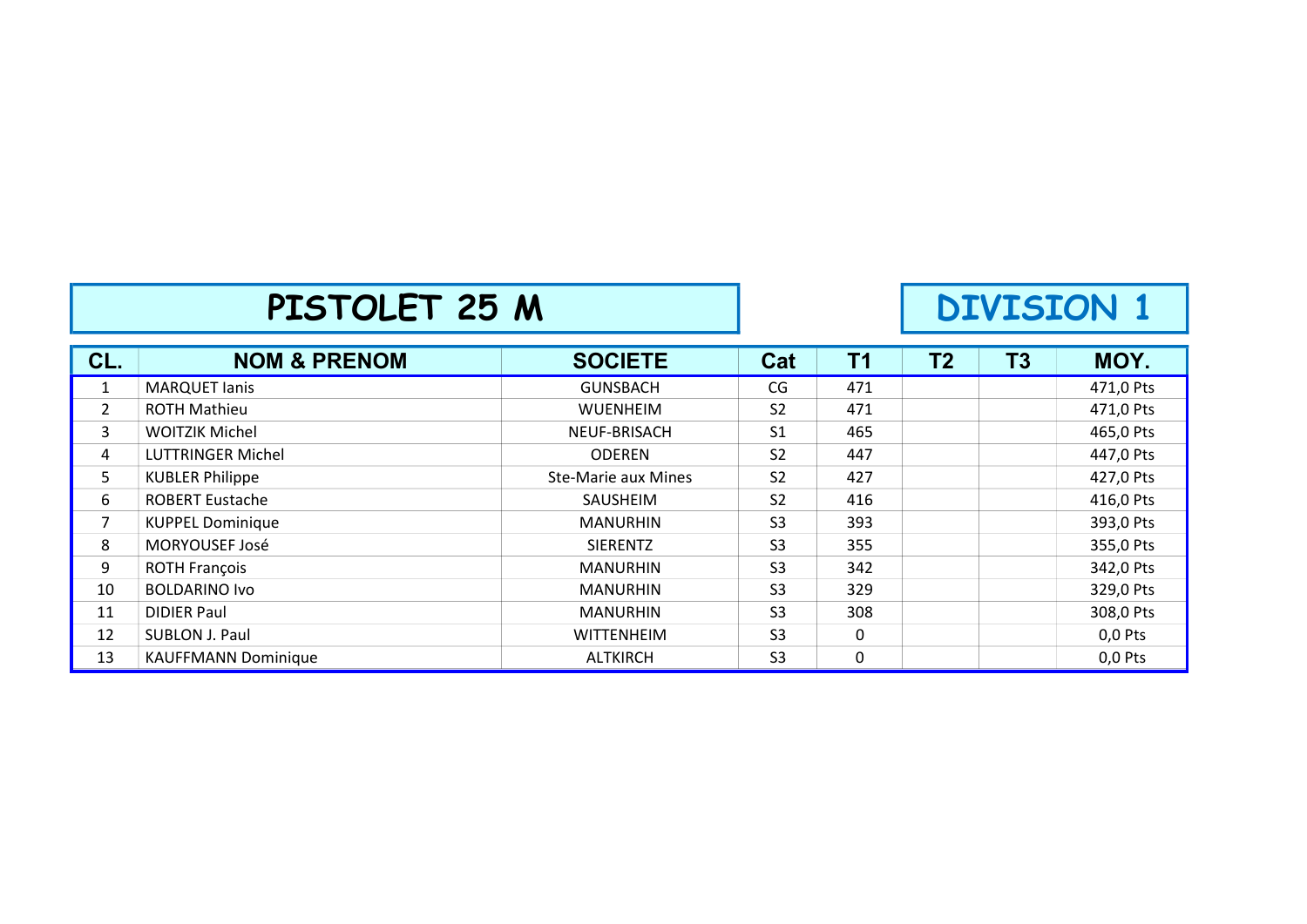#### EQUIPE PISTOLET 25 M | EXCELLENCE

| CL. | <b>SOCIETE</b>       | T1   | Τ2 | T3 | <b>Moyenne</b> |
|-----|----------------------|------|----|----|----------------|
|     | NEUF-BRISACH         | 1683 |    |    | 1683,0 Pts     |
| ີ   | <b>COLMAR 1889 1</b> | 1619 |    |    | 1619,0 Pts     |
|     | <b>GUNSBACH</b>      | 1589 |    |    | 1589,0 Pts     |
| 4   | COLMAR 1889 II       | 1589 |    |    | 1589,0 Pts     |
|     | <b>CERNAY</b>        | 1568 |    |    | 1568,0 Pts     |
| 6   | <b>TSM</b>           | 1546 |    |    | 1546,0 Pts     |

#### EQUIPE PISTOLET 25 M

#### **HONNEUR**

| CL. | <b>SOCIETE</b>   |  |      | T2 | T <sub>3</sub> | <b>Moyenne</b> |
|-----|------------------|--|------|----|----------------|----------------|
|     | <b>ODEREN</b>    |  | 1547 |    |                | 1547,0 Pts     |
|     | COLMAR 1889 III  |  | 1532 |    |                | 1532,0 Pts     |
|     | WUENHEIM I       |  | 1514 |    |                | 1514,0 Pts     |
| 4   | ALTKIRCH         |  | 1451 |    |                | 1451,0 Pts     |
|     | <b>COLMAR IV</b> |  | 1030 |    |                | 1030,0 Pts     |

### EQUIPE PISTOLET 25 M

#### PROMOTION

| $\sim$<br>VL. | <b>SOCIETE</b>  | <b>TA</b> | <b>TO</b><br>. . | TО<br>ು | <b>Moyenne</b> |
|---------------|-----------------|-----------|------------------|---------|----------------|
|               | SAUSHEIM        | 1371      |                  |         | 1371,0 Pts     |
|               | <b>MANURHIN</b> | 1230      |                  |         | 1230,0 Pts     |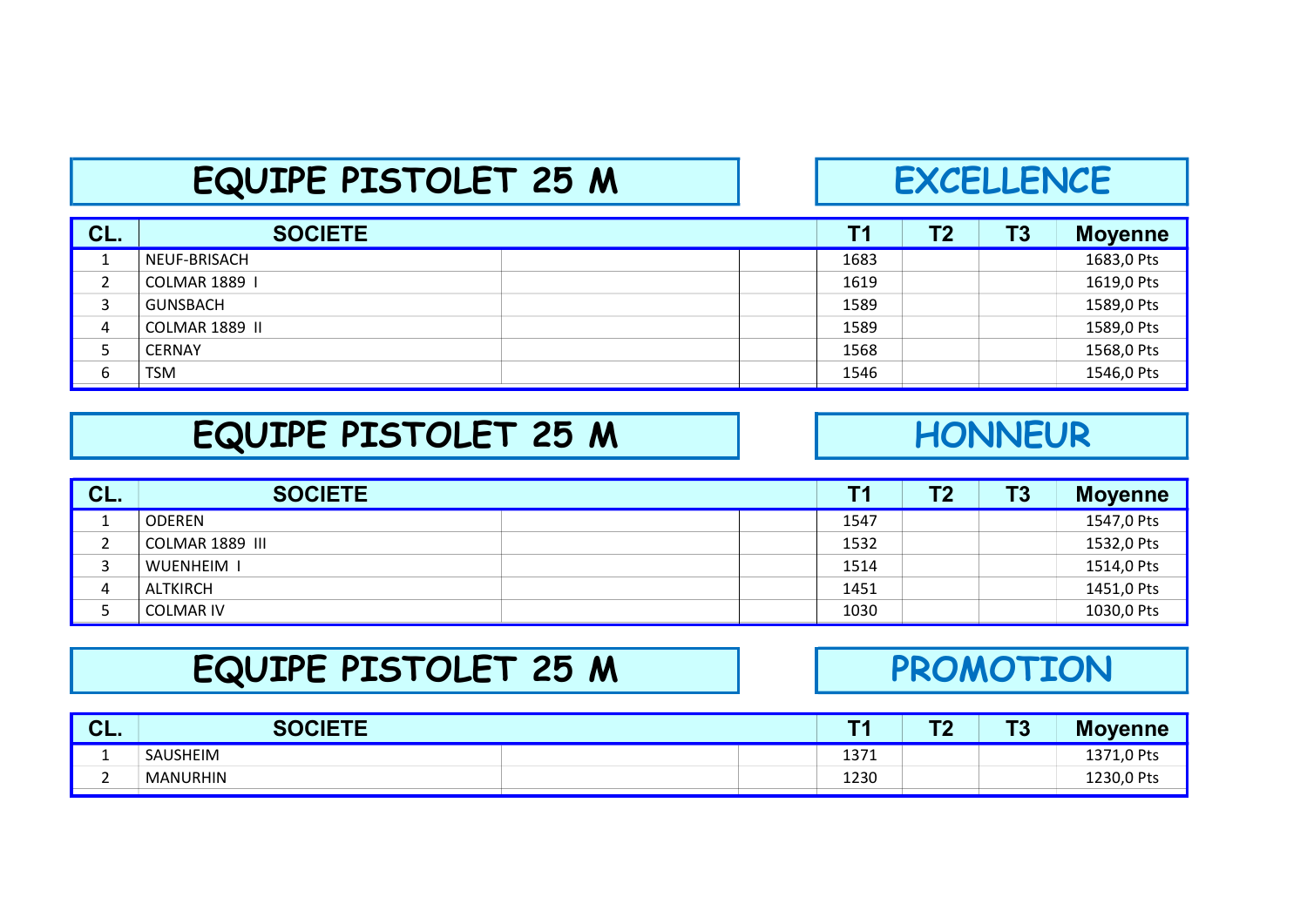### CARABINE 50 m RXCELLENCE

| CL.            | <b>NOM &amp; PRENOM</b>       | <b>SOCIETE</b>        | Cat            | T1          | <b>T2</b> | T <sub>3</sub> | MOY.      |
|----------------|-------------------------------|-----------------------|----------------|-------------|-----------|----------------|-----------|
| $\mathbf{1}$   | <b>SCHUELLER Pascal</b>       | <b>SIERENTZ</b>       | S <sub>2</sub> | 612,2       |           |                | 612,2 Pts |
| $\overline{2}$ | <b>LOETSCHER Thierry</b>      | <b>WUENHEIM</b>       | S <sub>2</sub> | 610,0       |           |                | 610,0 Pts |
| 3              | PECORELLI Joseph              | <b>ORBEY</b>          | S <sub>1</sub> | 608,7       |           |                | 608,7 Pts |
| 4              | <b>BOUTEILLER M-Christine</b> | RIEDISHEIM            | D <sub>1</sub> | 607,2       |           |                | 607,2 Pts |
| 5              | <b>HANAUER Sébastien</b>      | <b>WUENHEIM</b>       | S <sub>1</sub> | 605,1       |           |                | 605,1 Pts |
| 6              | PIERREVELCIN J-Charles        | FRELAND               | S <sub>2</sub> | 604,8       |           |                | 604,8 Pts |
| 7              | PIERREVELCIN Céline           | FRELAND               | D <sub>1</sub> | 604,1       |           |                | 604,1 Pts |
| 8              | <b>HEYER Céline</b>           | <b>COLMAR 89</b>      | JF             | 603,1       |           |                | 603,1 Pts |
| 9              | <b>HORNY Olivier</b>          | NEUF-BRISACH          | S <sub>2</sub> | 602,3       |           |                | 602,3 Pts |
| 10             | <b>ANCEL Philippe</b>         | <b>ORBEY</b>          | S <sub>2</sub> | 602,1       |           |                | 602,1 Pts |
| 11             | HERR Jérôme                   | HARTMANNSWILLER       | S <sub>1</sub> | 601,1       |           |                | 601,1 Pts |
| 12             | <b>HERR Claude</b>            | HARTMANNSWILLER       | S <sub>2</sub> | 600,5       |           |                | 600,5 Pts |
| 13             | <b>HEINRICH Laurent</b>       | COLMAR 89             | S <sub>1</sub> | 597,8       |           |                | 597,8 Pts |
| 14             | <b>HANAUER Dominique</b>      | <b>WUENHEIM</b>       | S <sub>2</sub> | 596,2       |           |                | 596,2 Pts |
| 15             | <b>BREVI Frédéric</b>         | Morschwiller          | S <sub>1</sub> | 593,3       |           |                | 593,3 Pts |
| 16             | <b>HALM Philippe</b>          | <b>ESCHENTZWILLER</b> | S <sub>2</sub> | 590,1       |           |                | 590,1 Pts |
| 17             | <b>CHOULET Richard</b>        | <b>SIERENTZ</b>       | S <sub>1</sub> | 0,0         |           |                | $0,0$ Pts |
| 18             | <b>JEANNINGROS Chistophe</b>  | <b>SIERENTZ</b>       | S <sub>2</sub> | 0,0         |           |                | $0,0$ Pts |
| 19             | <b>BALDECK William</b>        | Morschwiller          | S <sub>1</sub> | $\mathbf 0$ |           |                | $0,0$ Pts |
| 20             | <b>KRENGER Patrick</b>        | <b>SIERENTZ</b>       | S <sub>1</sub> | $\mathbf 0$ |           |                | $0,0$ Pts |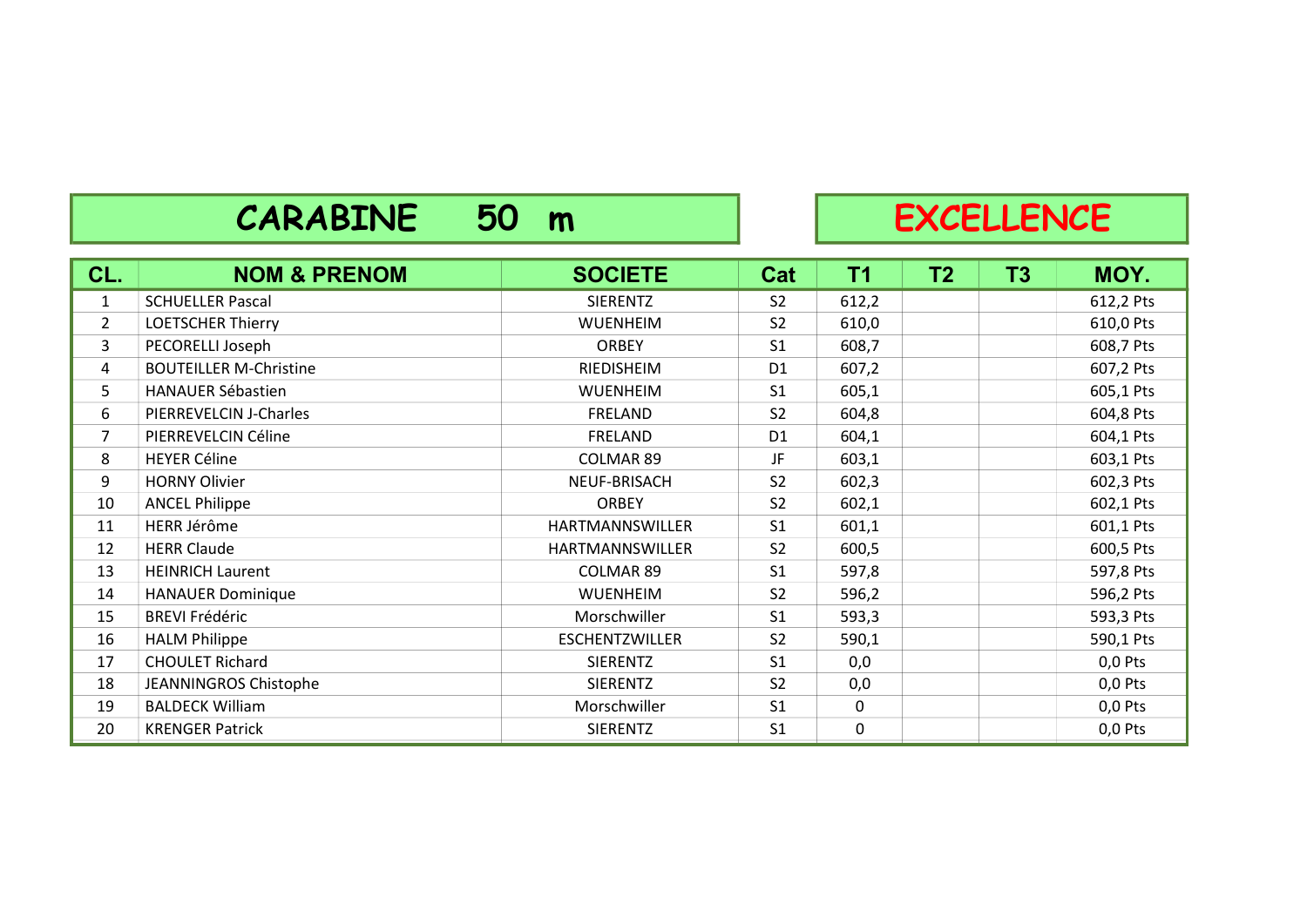### CARABINE 50 m HONNEUR

| CL.            | <b>NOM &amp; PRENOM</b>    | <b>SOCIETE</b>         | <b>Cat</b>     | <b>T1</b> | <b>T2</b> | T <sub>3</sub> | MOY.      |
|----------------|----------------------------|------------------------|----------------|-----------|-----------|----------------|-----------|
| 1              | DI MARZO Lorenzo           | RIEDISHEIM             | CG             | 594,3     |           |                | 594,3 Pts |
| $\overline{2}$ | <b>BETSCH Dylan</b>        | <b>DURLINSDORF</b>     | JG             | 593,3     |           |                | 593,3 Pts |
| 3              | <b>BACHER Nicolas</b>      | NEUF-BRISACH           | S <sub>1</sub> | 591,5     |           |                | 591,5 Pts |
| 4              | <b>SIMON Bernard</b>       | <b>ORSCHWIHR</b>       | S <sub>3</sub> | 590,3     |           |                | 590,3 Pts |
| 5              | <b>MENOTTI Hubert</b>      | <b>ORBEY</b>           | S <sub>3</sub> | 589,2     |           |                | 589,2 Pts |
| 6              | LINK Michel                | <b>SIERENTZ</b>        | S <sub>2</sub> | 589,0     |           |                | 589,0 Pts |
| $\overline{7}$ | <b>FELLMANN Denis</b>      | <b>DURLINSDORF</b>     | S <sub>3</sub> | 586,0     |           |                | 586,0 Pts |
| 8              | <b>CROMLIN Laurent</b>     | NEUF-BRISACH           | S <sub>2</sub> | 584,9     |           |                | 584,9 Pts |
| 9              | PECORELLI Stéphane         | <b>ORBEY</b>           | S <sub>1</sub> | 584,6     |           |                | 584,6 Pts |
| 10             | <b>DAGUET Clément</b>      | <b>DURLINSDORF</b>     | S <sub>1</sub> | 583,8     |           |                | 583,8 Pts |
| 11             | <b>HOURTOULLE Philippe</b> | FRELAND                | S <sub>3</sub> | 582,2     |           |                | 582,2 Pts |
| 12             | <b>SELIG Paul</b>          | <b>ORBEY</b>           | S <sub>3</sub> | 580,6     |           |                | 580,6 Pts |
| 13             | NINI Jean-Luc              | HARTMANNSWILLER        | S <sub>3</sub> | 577,0     |           |                | 577,0 Pts |
| 14             | PETITDEMANGE Thierry       | <b>ORBEY</b>           | S <sub>2</sub> | 575,5     |           |                | 575,5 Pts |
| 15             | <b>BIR Anthony</b>         | <b>DURLINSDORF</b>     | S <sub>1</sub> | 573,2     |           |                | 573,2 Pts |
| 16             | <b>LUNGU Gabriel</b>       | <b>COLMAR 89</b>       | S <sub>2</sub> | 573,0     |           |                | 573,0 Pts |
| 17             | <b>BERTRAND Joris</b>      | KINGERSHEIM            | JG             | 566,2     |           |                | 566,2 Pts |
| 18             | <b>HERR Nicolas</b>        | <b>HARTMANNSWILLER</b> | S <sub>1</sub> | 563,7     |           |                | 563,7 Pts |
| 19             | <b>BECOULET Réjane</b>     | <b>ORBEY</b>           | D <sub>2</sub> | 553,6     |           |                | 553,6 Pts |
| 20             | <b>WANTZ Gérard</b>        | <b>FRELAND</b>         | S <sub>3</sub> | 0,0       |           |                | $0,0$ Pts |
| 21             | GAJOWSKI Stéphane          | <b>MANURHIN</b>        | S <sub>1</sub> | 0,0       |           |                | $0,0$ Pts |
| 22             | ADDESA Gérard              | <b>SIERENTZ</b>        | S <sub>2</sub> | 0,0       |           |                | $0,0$ Pts |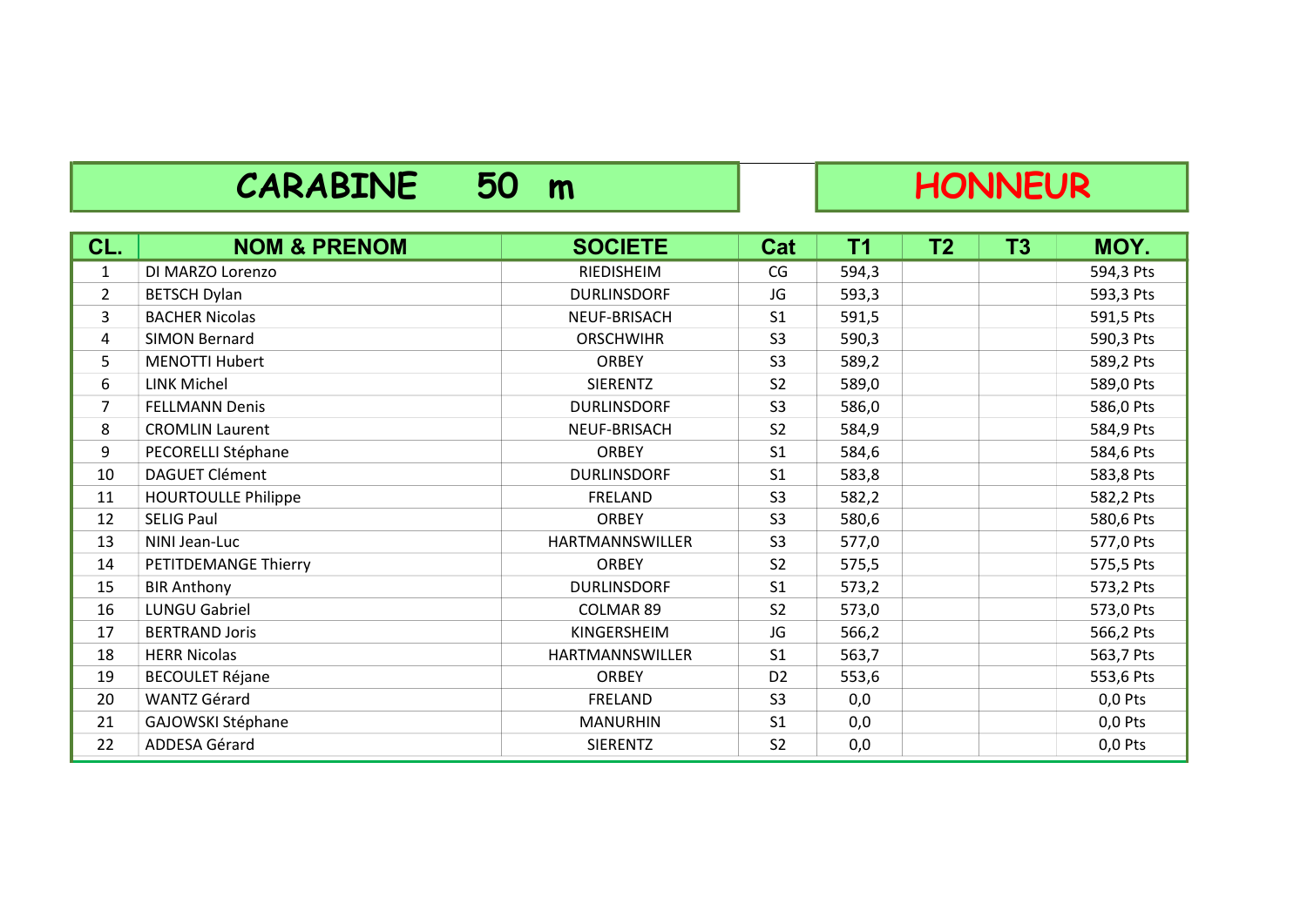### CARABINE 50 m PROMOTION

| CL.            | <b>NOM &amp; PRENOM</b>     | <b>SOCIETE</b>         | Cat            | <b>T1</b> | T <sub>2</sub> | T3 | MOY.      |
|----------------|-----------------------------|------------------------|----------------|-----------|----------------|----|-----------|
| $\mathbf{1}$   | <b>GRAU Samuel</b>          | NEUF-BRISACH           | S <sub>1</sub> | 584,7     |                |    | 584,7 Pts |
| $\overline{2}$ | <b>SUTTER Roland</b>        | <b>ORBEY</b>           | S <sub>3</sub> | 577,4     |                |    | 577,4 Pts |
| 3              | FLOTA Sébastien             | <b>DURLINSDORF</b>     | S <sub>1</sub> | 575,3     |                |    | 575,3 Pts |
| 4              | <b>KLUKASZEWSKI Laurent</b> | <b>HARTMANNSWILLER</b> | S <sub>2</sub> | 572,2     |                |    | 572,2 Pts |
| 5              | <b>HERR Josée</b>           | <b>HARTMANNSWILLER</b> | D <sub>2</sub> | 571,6     |                |    | 571,6 Pts |
| 6              | <b>FLOTA Myriam</b>         | <b>DURLINSDORF</b>     | D <sub>1</sub> | 571,4     |                |    | 571,4 Pts |
| 7              | <b>FISCHER Martine</b>      | MORSCHWILLER           | D <sub>2</sub> | 570,7     |                |    | 570,7 Pts |
| 8              | <b>BECOULET Olivier</b>     | <b>ORBEY</b>           | S <sub>1</sub> | 564,8     |                |    | 564,8 Pts |
| 9              | <b>BIEHLER Guillaume</b>    | MORSCHWILLER           | S <sub>1</sub> | 564,2     |                |    | 564,2 Pts |
| 10             | <b>BACHER Christian</b>     | NEUF-BRISACH           | S <sub>2</sub> | 557,7     |                |    | 557,7 Pts |
| 11             | <b>BUCHER Jean-Louis</b>    | <b>WUENHEIM</b>        | S <sub>2</sub> | 552,3     |                |    | 552,3 Pts |
| 12             | <b>BECK Hubert</b>          | <b>WITTENHEIM</b>      | S <sub>2</sub> | 548,0     |                |    | 548,0 Pts |
| 13             | <b>HAEFFELIN Robert</b>     | <b>MUNSTER</b>         | S <sub>3</sub> | 546,0     |                |    | 546,0 Pts |
| 14             | MORYOUSEF José              | <b>SIERENTZ</b>        | S <sub>3</sub> | 535,0     |                |    | 535,0 Pts |
| 15             | LATUNER Solène              | NEUF-BRISACH           | D <sub>2</sub> | 533,3     |                |    | 533,3 Pts |
| 16             | RAEDERSDORF Anne-Sophie     | NEUF-BRISACH           | D <sub>1</sub> | 528,1     |                |    | 528,1 Pts |
| 17             | <b>SCHWER Kevin</b>         | HARTMANNSWILLER        | CG             | 521,2     |                |    | 521,2 Pts |
| 18             | WINKELLMULLER Jean-Marie    | <b>MUNSTER</b>         | S <sub>3</sub> | 504,3     |                |    | 504,3 Pts |
| 19             | <b>IMBERY Franck</b>        | <b>ESCHENTZWILLER</b>  | S <sub>2</sub> | 0,0       |                |    | $0,0$ Pts |
| 20             | <b>SOMMERHALTER Brett</b>   | <b>DURLINSDORF</b>     | CG             | 0,0       |                |    | $0,0$ Pts |
| 21             | <b>CHARPENTIER Olivier</b>  | <b>MANURHIN</b>        | S <sub>2</sub> | 0,0       |                |    | $0,0$ Pts |
| 22             | <b>MOSSER Fabrice</b>       | HARTMANNSWILLER        | S <sub>1</sub> | 0,0       |                |    | $0,0$ Pts |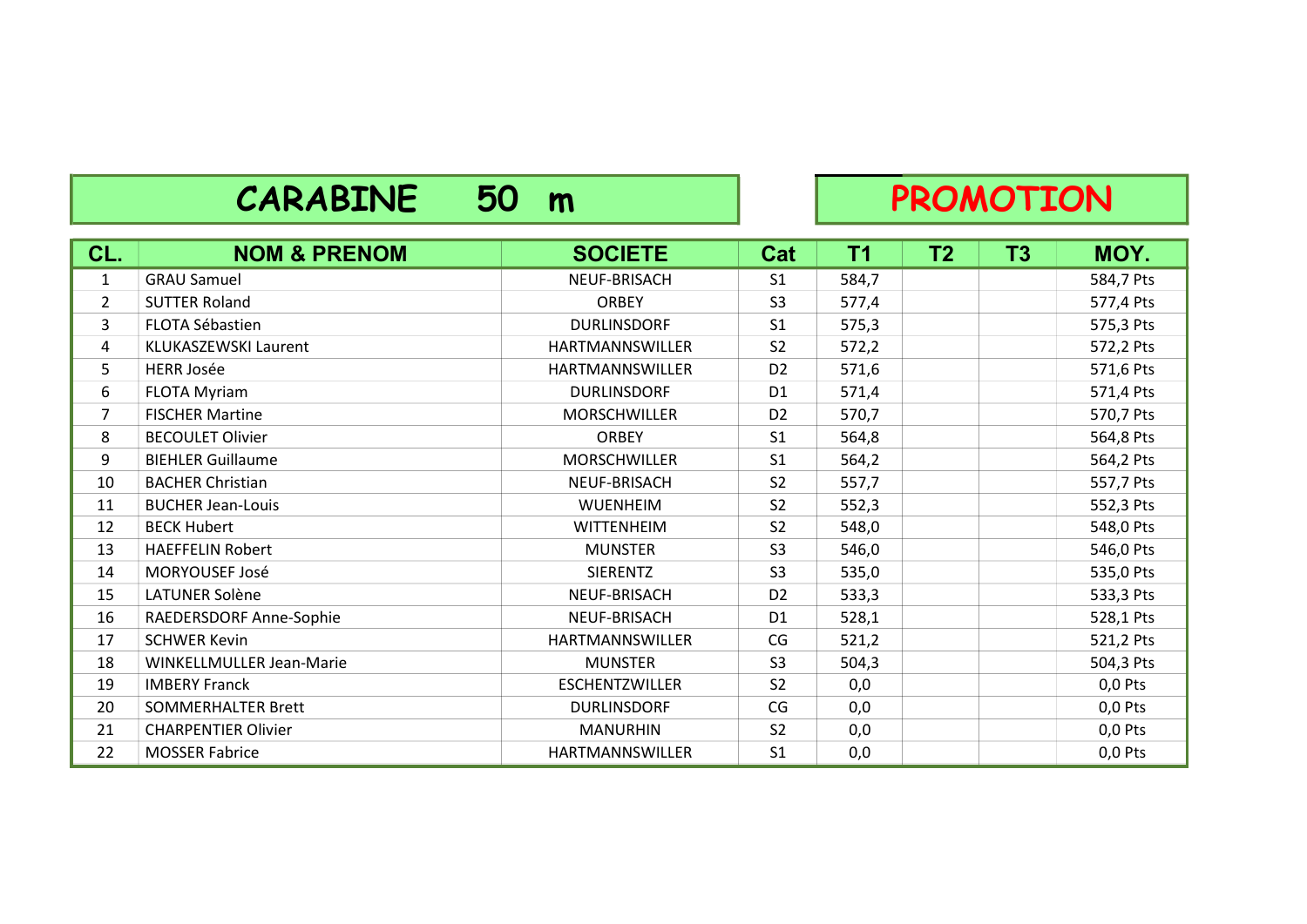### EQUIPE CARABINE 50 m

#### **EXCELLENCE**

| CL.            | <b>SOCIETE</b>    | Τ1     | Τ2 | Τ3 | <b>Moyenne</b> |
|----------------|-------------------|--------|----|----|----------------|
|                | <b>WUENHEIM</b>   | 1811,3 |    |    | 1811,3 Pts     |
| $\overline{2}$ | ORBEY 1           | 1800,0 |    |    | 1800,0 Pts     |
| 3              | <b>IFRELAND</b>   | 1791,1 |    |    | 1791,1 Pts     |
| 4              | HARTMANNSWILLER 1 | 1778,6 |    |    | 1778,6 Pts     |
|                | COLMAR 89         | 1773,9 |    |    | 1773,9 Pts     |
| 6              | ISIERENTZ 1       | 1736,2 |    |    | 1736,2 Pts     |
|                | NEUF-BRISACH 1    | 1707,5 |    |    | 1707,5 Pts     |

|     | EQUIPE CARABINE 50 m |           | <b>HONNEUR</b> |           |                |  |
|-----|----------------------|-----------|----------------|-----------|----------------|--|
| CL. | <b>SOCIETE</b>       | <b>T1</b> | T2             | <b>T3</b> | <b>Moyenne</b> |  |
|     | <b>DURLINSDORF 1</b> | 1763,1    |                |           | 1763,1 Pts     |  |
|     | ORBEY 2              | 1742,6    |                |           | 1742,6 Pts     |  |
| 3   | HARTMANNSWILLER 2    | 1707,5    |                |           | 1707,5 Pts     |  |
| 4   | <b>MUNSTER 1</b>     | 1584,7    |                |           | 1584,7 Pts     |  |
|     | SIERENTZ 2           | 1177,2    |                |           | 1177,2 Pts     |  |

|     | EQUIPE CARABINE 50 m     |        | <b>PROMOTION</b> |    |                |  |  |
|-----|--------------------------|--------|------------------|----|----------------|--|--|
| CL. | <b>SOCIETE</b>           | Τ1     | Τ2               | T3 | <b>Moyenne</b> |  |  |
|     | DURLINSDORF 2            | 1719,9 |                  |    | 1719,9 Pts     |  |  |
|     | NEUF-BRISACH 2           | 1675,7 |                  |    | 1675,7 Pts     |  |  |
|     | ORBEY 3                  | 1655,8 |                  |    | 1655,8 Pts     |  |  |
| 4   | <b>HARTMANNSWILLER 2</b> | 1590,2 |                  |    | 1590,2 Pts     |  |  |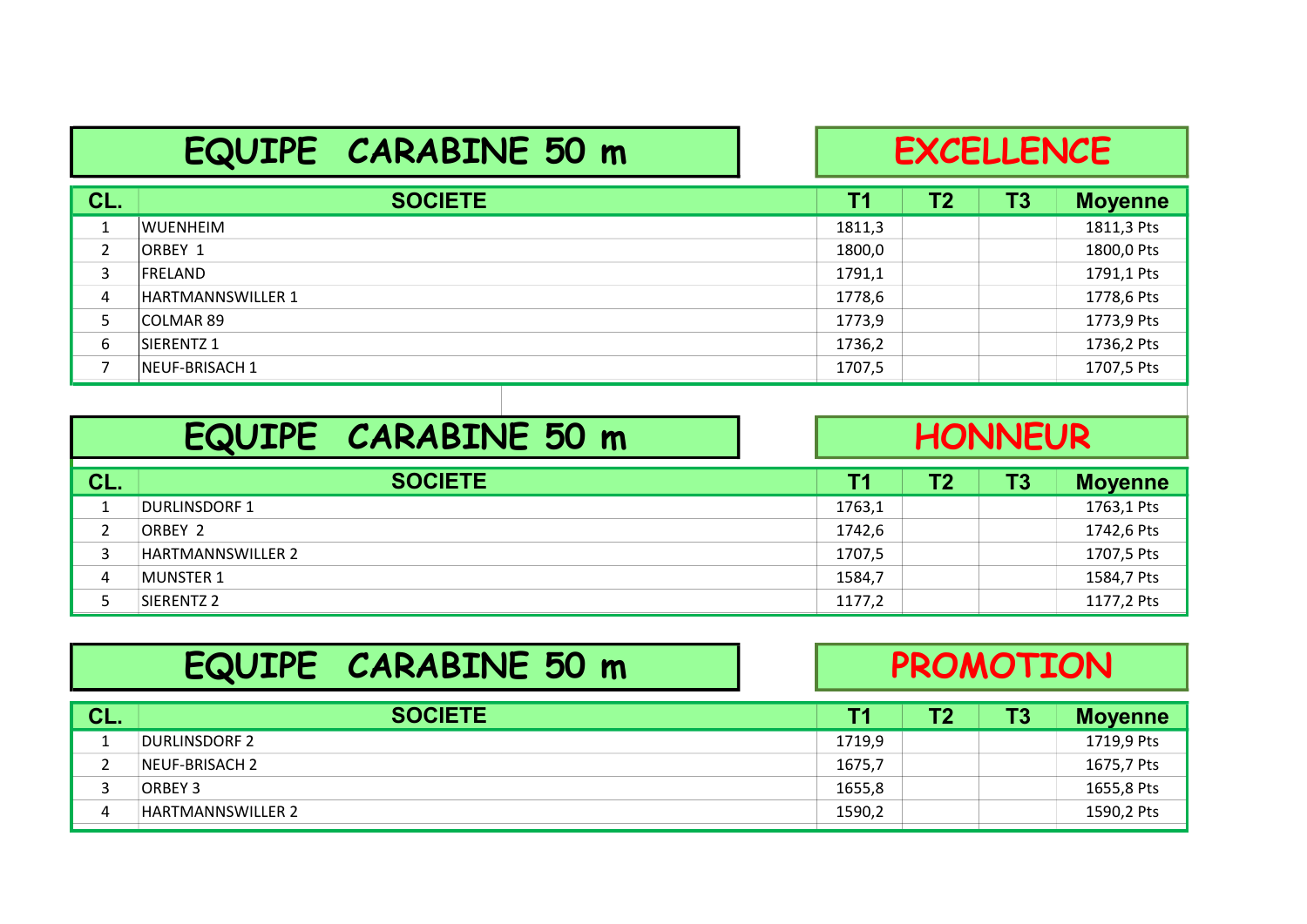#### PISTOLET LIBRE 50 m

| CL. | <b>NOM &amp; PRENOM</b> | <b>SOCIETE</b>    | <b>Cat</b>     | T1  | <b>T2</b> | <b>T3</b> | <b>Moyenne</b> |
|-----|-------------------------|-------------------|----------------|-----|-----------|-----------|----------------|
|     | DOLTER Cyrille          | <b>CERNAY</b>     | S <sub>1</sub> | 501 |           |           | 501,0 Pts      |
| 2   | <b>FRITSCHY Mathieu</b> | ST-LOUIS          | S <sub>2</sub> | 482 |           |           | 482,0 Pts      |
| 3   | <b>KLEIBER Béatrice</b> | <b>MANURHIN</b>   | D <sub>2</sub> | 472 |           |           | 472,0 Pts      |
| 4   | <b>BRAVO Marco</b>      | SAUSHEIM          | S <sub>2</sub> | 455 |           |           | 455,0 Pts      |
| 5   | <b>SAILER Bernhard</b>  | ST-LOUIS          | S <sub>2</sub> | 443 |           |           | 443,0 Pts      |
| 6   | <b>FALZONE Stéphane</b> | <b>RICHWILLER</b> | S <sub>1</sub> | 429 |           |           | 429,0 Pts      |
| 7   | <b>DUMONT Guy</b>       | <b>SIERENTZ</b>   | S <sub>3</sub> | 0   |           |           | $0,0$ Pts      |
| 8   | <b>KREUTZ Bernd</b>     | ST-LOUIS          | S <sub>2</sub> | 0   |           |           | $0,0$ Pts      |
| 9   | MEYER Jean-luc          | <b>RICHWILLER</b> | S <sub>3</sub> | 0   |           |           | $0,0$ Pts      |
| 10  | <b>SCHAUB Claude</b>    | <b>RICHWILLER</b> | S <sub>3</sub> | 0   |           |           | $0,0$ Pts      |
|     |                         |                   |                |     |           |           |                |

#### PISTOLET LIBRE 50 m Require

| ΔI<br>vL. | <u>'OCIET</u> | Œ.  | ŦЛ | <b>TA</b><br><b>AV</b> | <b>A</b><br><b>ane</b> |
|-----------|---------------|-----|----|------------------------|------------------------|
|           | ST-LOUIS      | 925 |    |                        |                        |
|           | RICHWILLER    | 429 |    |                        |                        |
|           |               |     |    |                        |                        |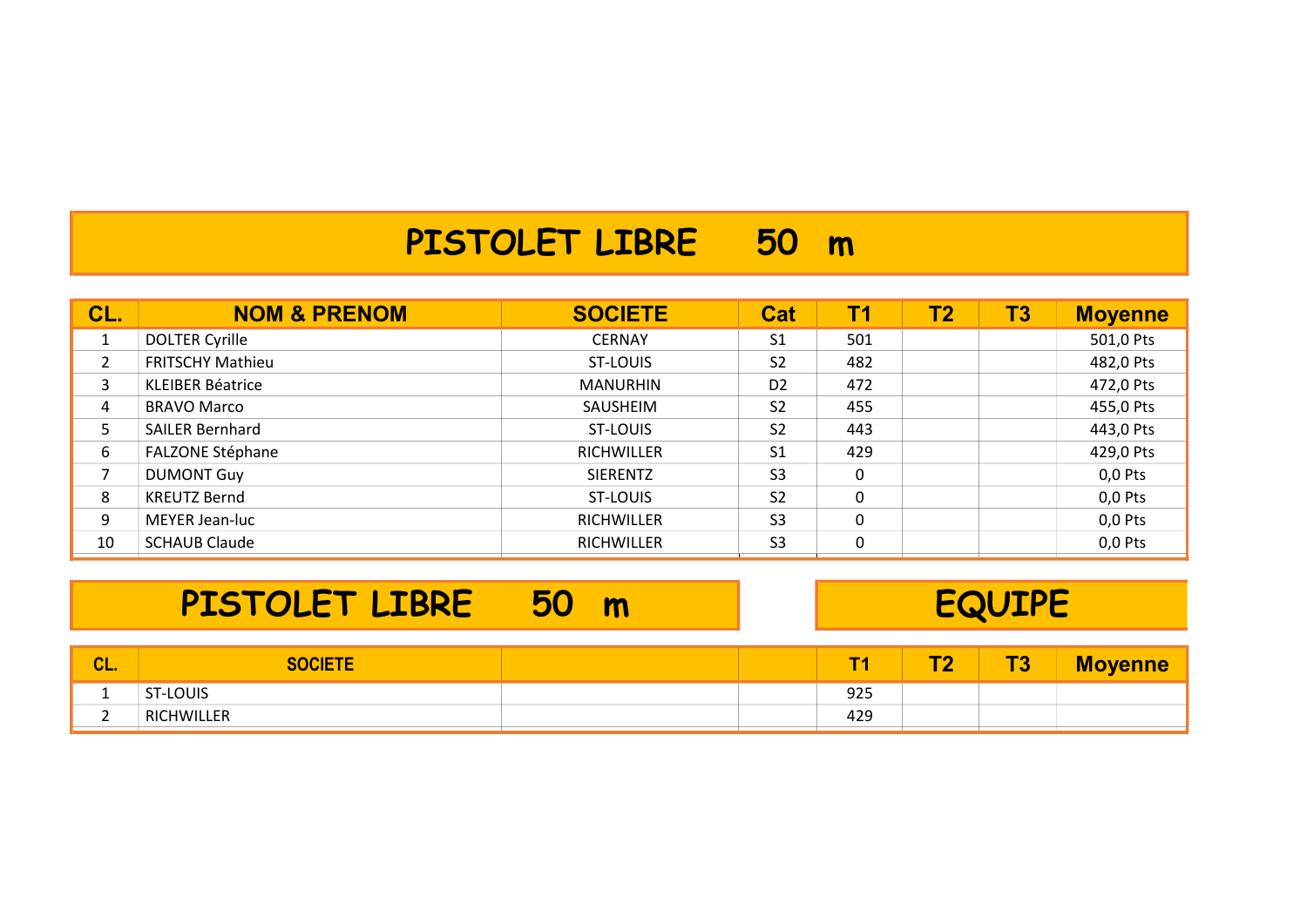### PISTOLET 10 m

| CL.            | <b>NOM &amp; PRENOM</b>  | <b>SOCIETE</b>           | Cat            | <b>T1</b> | T2 | <b>T3</b> | <b>Moyenne</b> |
|----------------|--------------------------|--------------------------|----------------|-----------|----|-----------|----------------|
| $\mathbf{1}$   | <b>GARCONNOT Sylvain</b> | <b>SIERENTZ</b>          | S <sub>1</sub> | 574       |    |           | 574,0 Pts      |
| $\overline{2}$ | <b>VANETTI Vincent</b>   | <b>TSM</b>               | S <sub>1</sub> | 543       |    |           | 543,0 Pts      |
| 3              | PERROT-AUDET Fanny       | <b>WITTENHEIM</b>        | D <sub>1</sub> | 540       |    |           | 540,0 Pts      |
| 4              | <b>CAMPANATTO Michel</b> | <b>CT ST ETIENNE</b>     | S <sub>2</sub> | 539       |    |           | 539,0 Pts      |
| 5              | LUTTENSCHLAGER Laurent   | <b>CERNAY</b>            | S <sub>2</sub> | 532       |    |           | 532,0 Pts      |
| 6              | <b>BOURGEOIS Esnard</b>  | <b>ALTKIRCH</b>          | S <sub>3</sub> | 531       |    |           | 531,0 Pts      |
| $\overline{7}$ | <b>JACQUOT Boris</b>     | <b>TSM</b>               | S <sub>1</sub> | 527       |    |           | 527,0 Pts      |
| 8              | <b>BOEHLY Bruno</b>      | <b>CERNAY</b>            | S <sub>1</sub> | 524       |    |           | 524,0 Pts      |
| 9              | <b>MERKLEN Isabelle</b>  | <b>CERNAY</b>            | D <sub>2</sub> | 524       |    |           | 524,0 Pts      |
| 10             | WIPF-SCHEIBEL Véronique  | <b>TSM</b>               | D <sub>2</sub> | 522       |    |           | 522,0 Pts      |
| 11             | <b>GANZER Frédéric</b>   | <b>COLMAR EGALITAIRE</b> | S <sub>1</sub> | 512       |    |           | 512,0 Pts      |
| 12             | <b>MONTEFORTE Marco</b>  | <b>COLMAR EGALITAIRE</b> | S <sub>1</sub> | 506       |    |           | 506,0 Pts      |
| 13             | <b>BOLA Jessica</b>      | <b>TSM</b>               | JF.            | 493       |    |           | 493,0 Pts      |
| 14             | <b>VESTE Jean-Michel</b> | <b>ALTKIRCH</b>          | S <sub>2</sub> | 493       |    |           | 493,0 Pts      |
| 15             | <b>SORET Mikael</b>      | <b>CT ST ETIENNE</b>     | S <sub>1</sub> | 493       |    |           | 493,0 Pts      |
| 16             | <b>VOLF Grégory</b>      | <b>TSM</b>               | S <sub>1</sub> | 483       |    |           | 483,0 Pts      |
| 17             | <b>GROELLY Bernard</b>   | <b>CERNAY</b>            | S <sub>3</sub> | 426       |    |           | 426,0 Pts      |